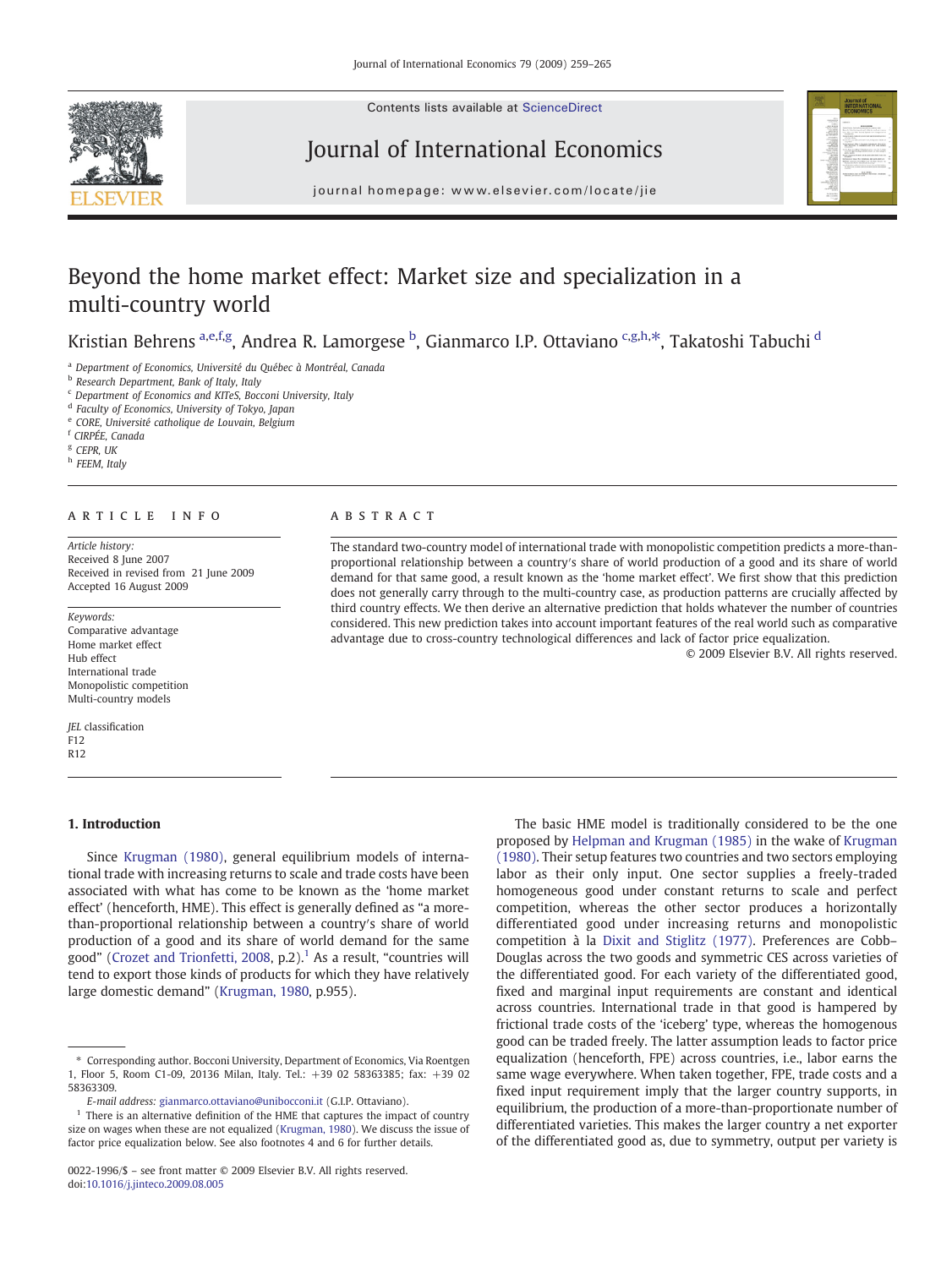identical across countries while demand is proportionate to country size.

The string of restrictive assumptions underlying the basic HME model is quite long. It concerns: (i) preferences; (ii) market structure; (iii) the existence of a freely traded good; (iv) factor price equalization; and (v) the focus on just two countries.<sup>2</sup> Given the central role played by the HME in new trade theory, a key issue has therefore become the extent to which this result survives changes in those assumptions. The literature has thus far made progress on the first four issues.

Concerning preferences, [Helpman \(1990\)](#page--1-0) specifies the demand conditions under which the HME materializes: the cross-elasticity between varieties of the differentiated good must exceed the overall price elasticity of demand for the differentiated good as a whole. Replacing the upper-tier Cobb–Douglas preferences with a CES function, [Yu \(2005\)](#page--1-0) finds that the value of the elasticity of substitution across the homogeneous and the differentiated goods matters for the existence of the HME. [Head et al. \(2002\)](#page--1-0) show that, when goods are differentiated according to their place of production (as in [Armington,](#page--1-0) [1969\)](#page--1-0) rather than according to the firms producing them (as in [Dixit](#page--1-0) [and Stiglitz, 1977\)](#page--1-0), the HME may also vanish. Finally, [Ottaviano and](#page--1-0) [van Ypersele \(2005\)](#page--1-0) show that CES preferences, leading to fixed markups over marginal cost, are not needed to generate a HME.

As for market structure, [Feenstra et al. \(2001\)](#page--1-0) as well as [Head et al.](#page--1-0) [\(2002\)](#page--1-0) show that monopolistic competition per se is not crucial in that the HME can arise even in homogenous good sectors with restricted entry and Cournot competition. All that matters is the presence of positive price–cost margins and trade costs.

The role of the freely traded homogeneous good produced by the perfectly competitive sector, the so-called 'outside good', has also been analyzed in detail. Its existence leads to FPE as long as the good is produced in both countries. The outside good also allows for international specialization as it absorbs the trade imbalances arising in the Dixit–Stiglitz sector. Extending previous insights by [Davis \(1998\),](#page--1-0) [Crozet and Trionfetti \(2008\)](#page--1-0) introduce Armington differentiation and 'iceberg' trade costs in the homogenous good sector, thus preventing FPE from holding in general.<sup>3</sup> Their set-up generates the results in [Davis](#page--1-0) [\(1998\) and Helpman and Krugman \(1985\)](#page--1-0) as special cases when, respectively, there is no Armington differentiation and there is neither Armington differentiation nor trade costs for the outside good. Through numerical analysis they show that the HME survives, with the qualification that it is stronger for countries whose demands deviate more significantly from the average. Accordingly, "the outside good assumption, although clearly at odds with reality, does not affect qualitatively the results concerning international specialization and the direction of trade [so that] its pervasive use is justifiable on the ground of algebraic convenience" [\(Crozet and Trionfetti, 2008](#page--1-0), p. 21).

The survival of the HME in a multi-country set-up is, instead, still a much neglected issue. This is surprising both because of its importance for empirical analysis (see, e.g., [Davis and Weinstein,](#page--1-0) [1999, 2003; Head and Mayer, 2004; Crozet and Trionfetti, 2008](#page--1-0)) and because of the early doubts on its theoretical robustness [\(Krugman,](#page--1-0) [1993\)](#page--1-0). Our aim is to fill this important gap in the theoretical and empirical exploration of the predictions of international trade models with monopolistic competition. In so doing, we start by showing that the HME prediction does not generally carry through to the multicountry case, as production patterns are crucially affected by third country effects. Then we derive an alternative prediction that holds whatever the number of countries considered. This prediction takes also into account other important features of the real world such as the cross-country variations in Ricardian comparative and absolute advantages leading to the violation of FPE. In particular, we show that the model predicts the existence of a more-than-proportional relationship between a country′s share of world demand and its share of world production only after the impacts of third country effects and comparative advantage are controlled for, which can be achieved through a simple linear filter.

Two modelling choices make our results analytically neat. First, we maintain the assumption of a freely traded outside good. As argued by [Crozet and Trionfetti \(2008\),](#page--1-0) this is not likely to substantively affect our results. Second, following [Deardorff \(1984\) and Tre](#page--1-0)fler (1995), we allow for the violation of FPE by introducing Ricardian differences in technology that generate international wage differences that are invariant to international sectoral specialization.4

The remainder of the paper is divided into four sections. Section 2 extends the model by [Helpman and Krugman \(1985\)](#page--1-0) to a set-up with an arbitrary number of countries and Ricardian differences in technology. [Section 3](#page--1-0) characterizes the equilibrium of the extended model. [Section 4](#page--1-0) first shows that the HME is not a general property of the equilibrium. Then it explains how a more-than-proportional relationship between a country′s share of world demand and its share of world production always emerges after controlling for third country effects and technological differences. [Section 5](#page--1-0) concludes.

#### 2. An extended Helpman–Krugman model

The world economy consists of M countries indexed  $i = 1, 2, \dots, M$ . Country *i* hosts an exogenously given mass of  $L<sub>i</sub>$  > 0 consumers, each of whom supplies one unit of labor inelastically. Hence, both the world population and the world labor endowment are given by  $L=\sum_{i}L_{i}$ . Labor is the only factor of production, is assumed to be internationally immobile and its services are traded in perfectly competitive national labor markets.

Preferences are defined over a homogenous outside good (H) and over a continuum of varieties of a horizontally differentiated good (D). The preferences of a typical resident of country i are represented by the following utility function:

$$
U_i = H_i^{1-\mu} D_i^{\mu}, \ 0 < \mu < 1. \tag{1}
$$

In expression  $(1)$ ,  $D_i$  is a CES subutility defined over the varieties of the horizontally differentiated good as follows:

;

$$
D_i = \left[\sum_j \left(\int_{\Omega_j} d_{ji}(\omega)^{\frac{\sigma-1}{\sigma}} d\omega\right)\right]^{\frac{\sigma}{\sigma-1}}
$$

where  $d_{ii}(\omega)$  is the consumption in country *i* of variety  $\omega$  produced in country *j*, and  $\Omega_i$  is the set of varieties produced in country *j* with  $j = 1, 2, ..., M$ . The parameter  $\sigma > 1$  measures both the constant ownprice elasticity of demand for any variety, and the elasticity of substitution between any two varieties.

The production of any variety of the differentiated good takes place under increasing returns to scale by a set of monopolistically competitive firms. This set is endogenously determined in equilibrium by free entry and exit. In what follows, we denote by  $n_i$  the mass of firms located in country i.

 $^2\,$  The basic HME model considers final goods only. However, it is homomorphic to a model in which the differentiated final good is replaced by a homogenous one and this is produced by assembling the varieties of a horizontally differentiated intermediate. See [Ethier \(1982\).](#page--1-0)

<sup>&</sup>lt;sup>3</sup> See [Picard and Zeng \(2005\)](#page--1-0) for an analysis of the issue when utility is quasi-linear quadratic and the homogenous good incurs linear trade costs.

<sup>&</sup>lt;sup>4</sup> When there is no freely traded outside good, factor prices react to changes in specialization, which requires analyzing the so-called 'wage equations'. These are transcendental and cannot be solved analytically (see, e.g., [Fujita et al., 1999](#page--1-0), p.55). [Hanson and Xiang \(2004\)](#page--1-0) have recently used the wage equations in a two-country setting to derive theoretical predictions about the HME when there is a continuum of industries that differ with respect to the degree of product differentiation and trade costs. Unfortunately, the analyses of [Laussel and Paul \(2007\) and Crozet and Trionfetti](#page--1-0) [\(2008\),](#page--1-0) again in the two-country case, suggest that general analytical results cannot be derived for an arbitrary number of countries.